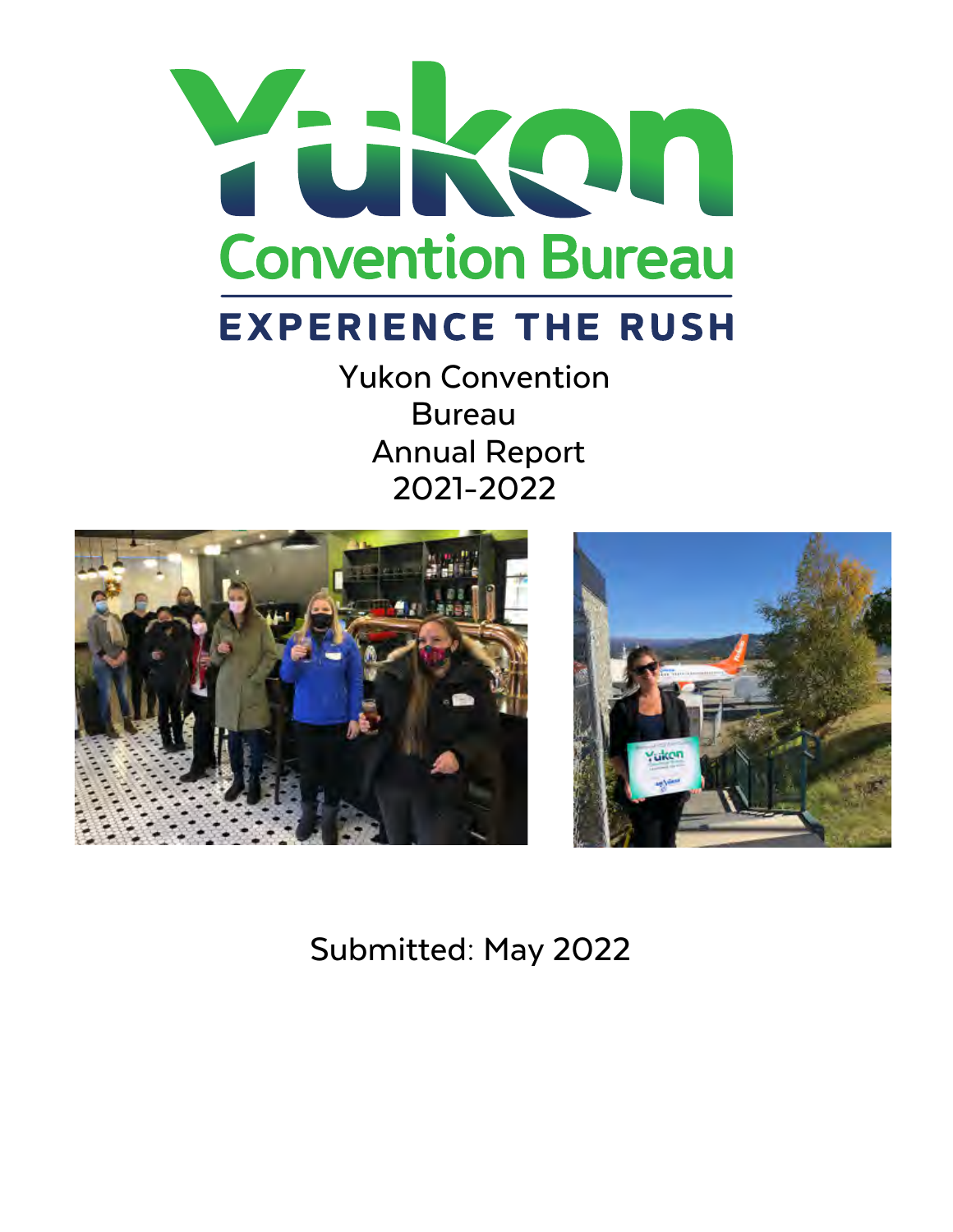

# Table of Contents

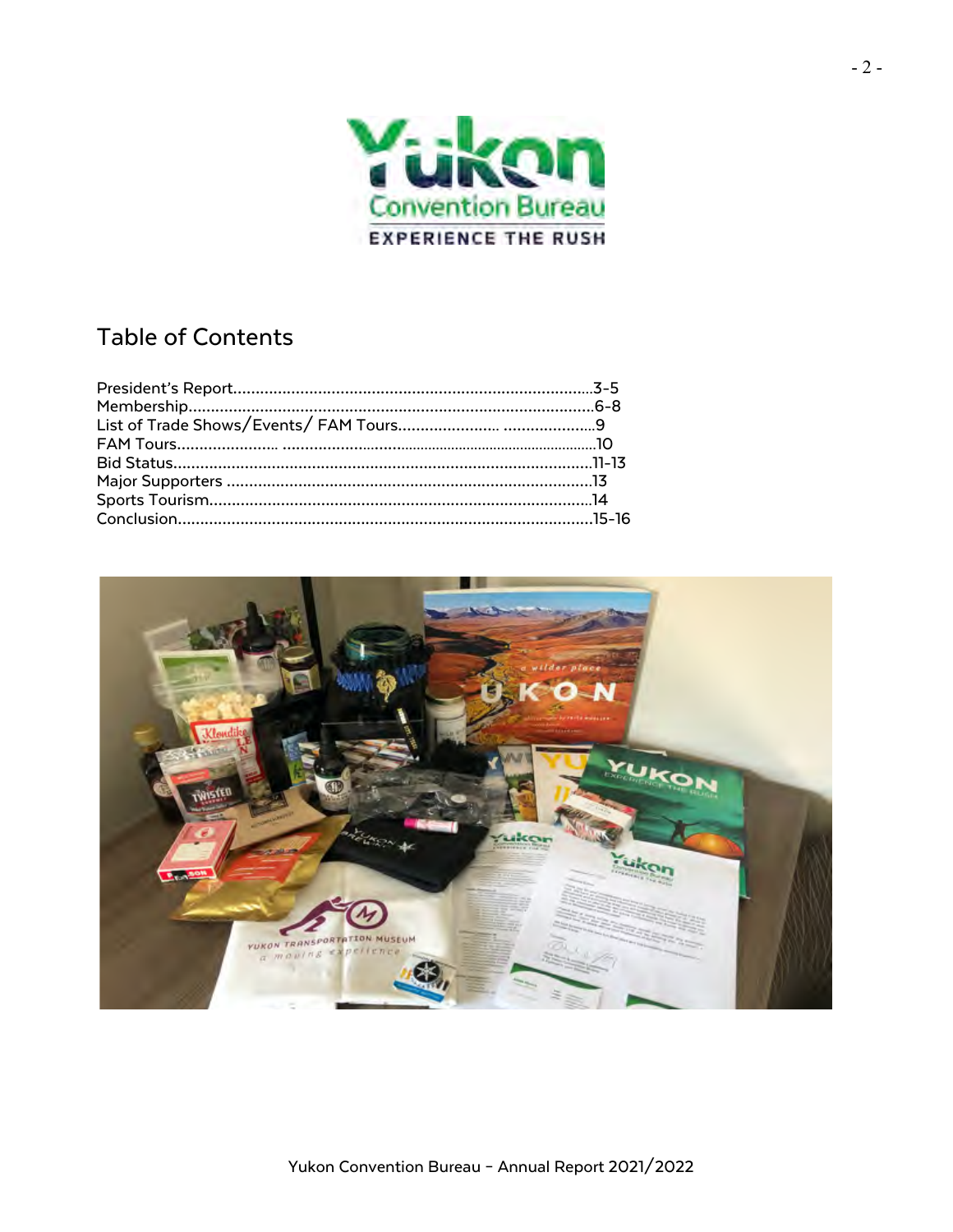

The Yukon Convention Bureau President's Report

The Yukon Convention Bureau (YCB), and the Meetings, Incentives, Conferences and Events/Expos (MICE) industry in Yukon, saw an economic impact at record high in 2019/2020 of almost \$6.5 million, surpassing our target of \$5 million. The forecast for the 2021/22 fiscal years were expected to see yet another increase to over \$7million. The impact of COVID-19 (C19) continued to level that number to little over \$25,000 in both fiscal years. As we move forward into recovery, business events are back in force.

As YCB transitions to a post pandemic environment, Canada's visitor economy, including business events, is in the very early stages of rebuilding our shattered industry. It will take years for our hardest-hit businesses to "turn the corner" after suffering revenue losses, shutdowns, labour shortages, housing limitations, and other disruptions caused by the pandemic. During all this, the MICE sector, as with most of the tourism sector, has a "backlog" of postponed business to now honor and rebook. This backlog, in addition to the pent-up desire for leisure travel has sent our industry into overdrive. For the Yukon, this also coincides with significant resource challenges.

YCB now faces the many changes Yukon's MICE sector has undergone. Most notable, is the reduction of our destination maximum capacity with regards to venues space. The loss of the Yukon Convention Centre venue has reduced Yukon's conference maximum from approximately 400-450 to 250-300. In addition, the loss of the Coast hotel inventory has added further limitations on availability. While YCB has recalibrated to align our marketing & sales with this reduction, YCB will need ensure Yukon remains relevant and top of mind for consideration well in to the future.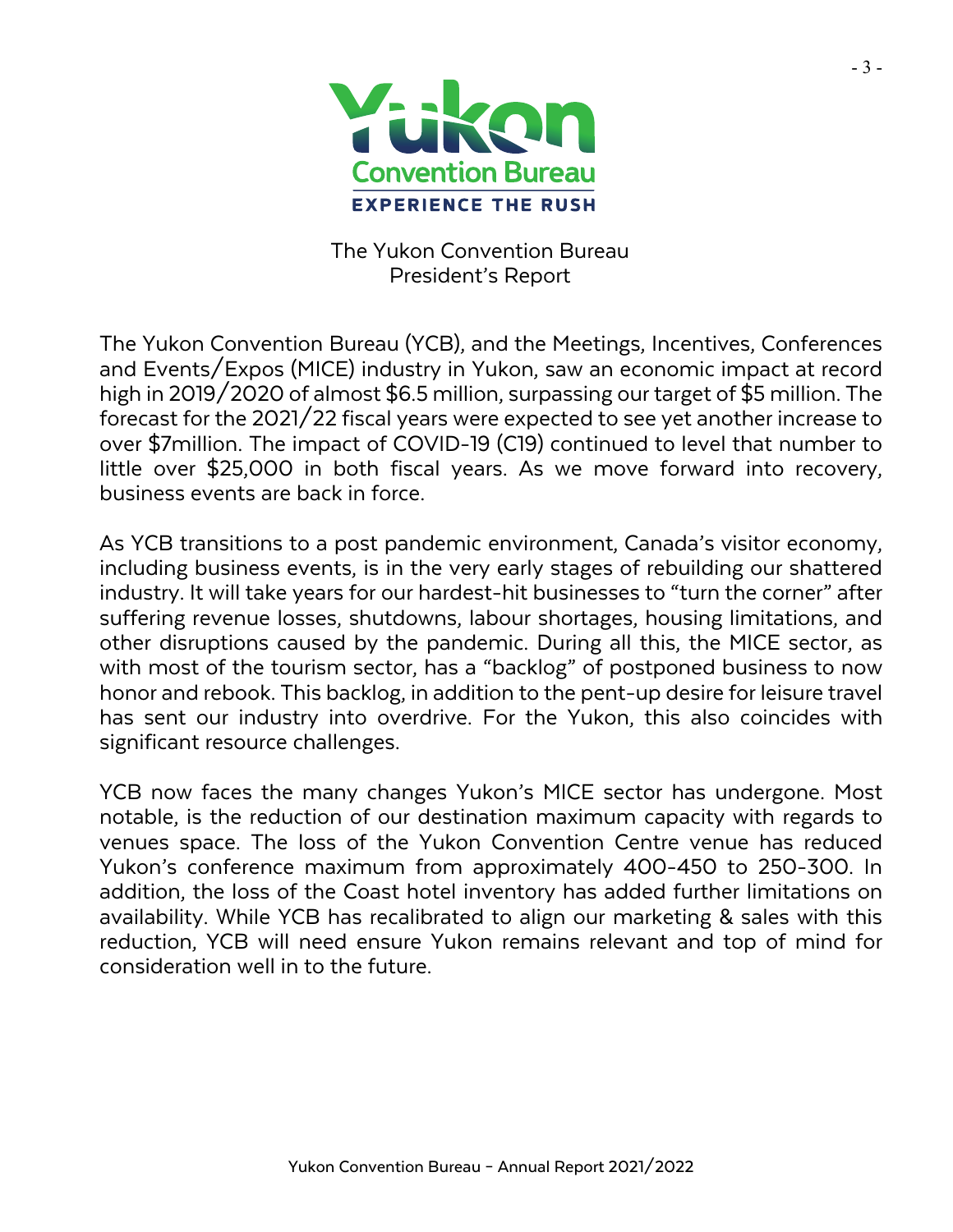YCB continues to actively sell Yukon for events & conferences with in market sales focused on smaller group clients. In addition to our mandate to sell Yukon MICE, the opportunity for MICE product development will be an added focus for the foreseeable future. YCB is well positioned to play a leadership role in any future opportunities in the development of a new and larger conference & event venue for the Yukon. YCB will engage with our members, Tourism Industry Association of Yukon and the Yukon Government to discuss opportunities of a larger venue potential for the future.

YCB's core funding agreement with Yukon Government - Dept. Tourism & Culture, and City of Whitehorse remain intact, allowing YCB the financial security and support needed to navigate this climate. YCB also was given significant support from the YG Tourism Cooperative Marketing Fund, enabling YCB the flexibility to respond to the changing environment and maximize new opportunities. This support allowed YCB to continue to sell Yukon for larger groups that often plan 2-3yrs+ prior, and YCB currently has active bids through to 2027. YCB also discounted our annual memberships to industry for the 2021- 2022 fiscal, increasing YCB's membership over 7% to 107 at March 31, 2022. YCBs support of our members with a discounted membership rate was continued through the 2022-2023 fiscal.

MICE has returned in full force. While the future remains uncertain, creativity and flexibility have always been this industry's biggest strengths. The Yukon & YCB are well positioned for the future in MICE. Small groups seeking a unique and accessible destination are more flexible. Smaller groups can spread out over larger areas, with extended timelines, maximizing the traveler's economic contribution to the territory.

YCB looks forward to the many opportunities to establish the Yukon as a bucket list destination for conferences & business events. On behalf of the Yukon Convention Bureau Board of Directors and myself, I would like to thank all our sponsors, partners, members, and funders for your continued support. As we navigate the future, our strongest asset is our partnerships and working together.

Carmen Magro, President Yukon Convention Bureau May 2022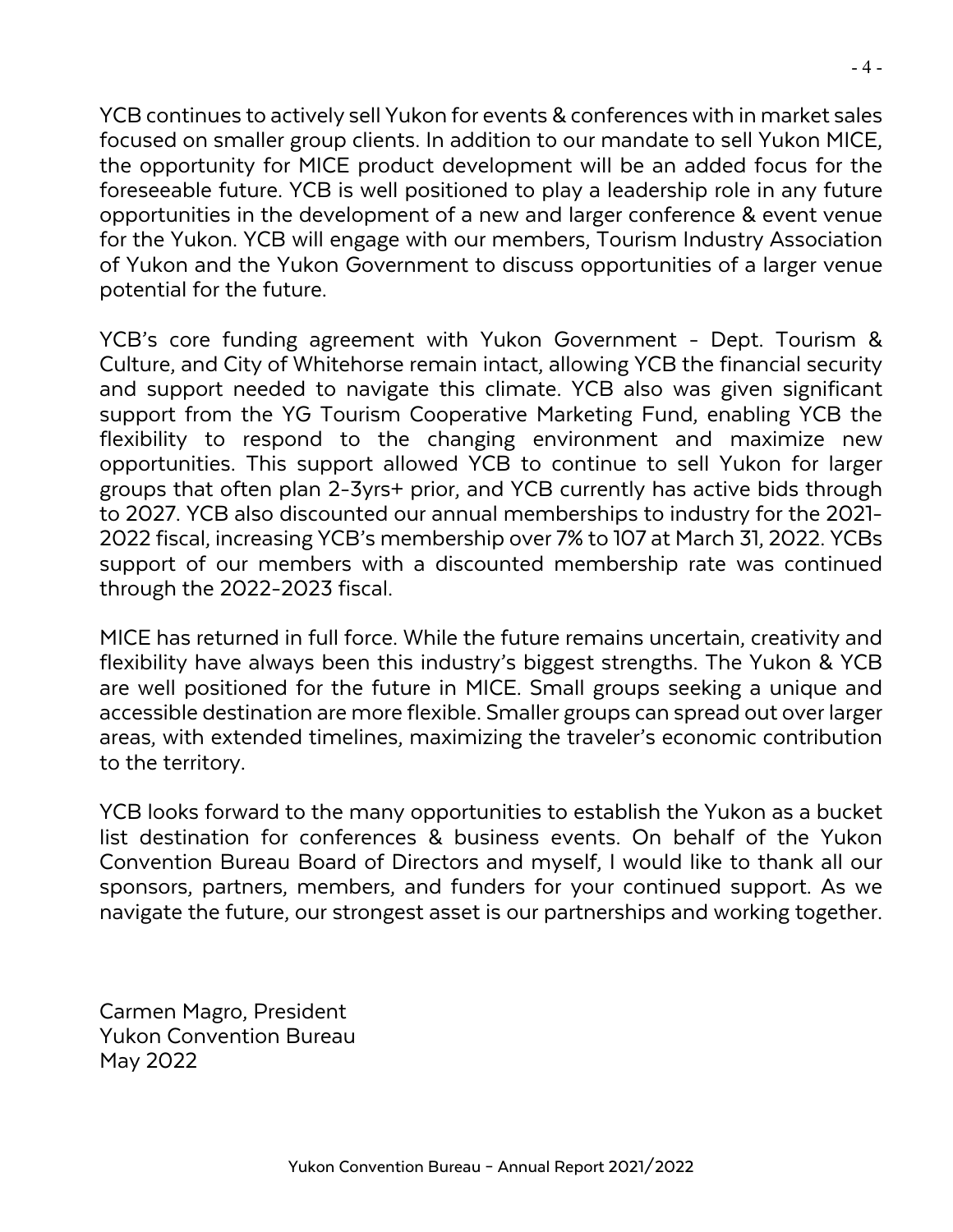

Membership 2021-2022

Aasman Brand Communications Inc. Air North - Yukon's Airline Alaska Campground Owners Association Antoinette's Restaurant Arts Underground Association Franco-Yukonnaise Atlin Mountain Inn & Kirkwood Cottages Bean North Coffee Roasting Company Ltd. Beez Kneez Bakpakers Hostel Best Western Gold Rush Inn / Edgewater Hotel Brewery Bay Chalet Budget Car Rental Burnt Toast Cafe Canada Games Centre Care of City of Whitehorse Canadream Campers Capital Helicopters Captain Ken's Adventures Carcross Tagish Learning Centre Caribou Crossing City of Whitehorse CKRW - The Rush Cold Climate Innovation Centre CSR Management Inc Dave's Trophy Express Dawson City Arts Society/ KIAC Days Inn Whitehorse DRIVING FORCE Rentals/Leasing/Sales Eclipse Nordic Hot Springs Explore Atlin/ Globe Theatre Fairbanks Convention & Visitors Bureau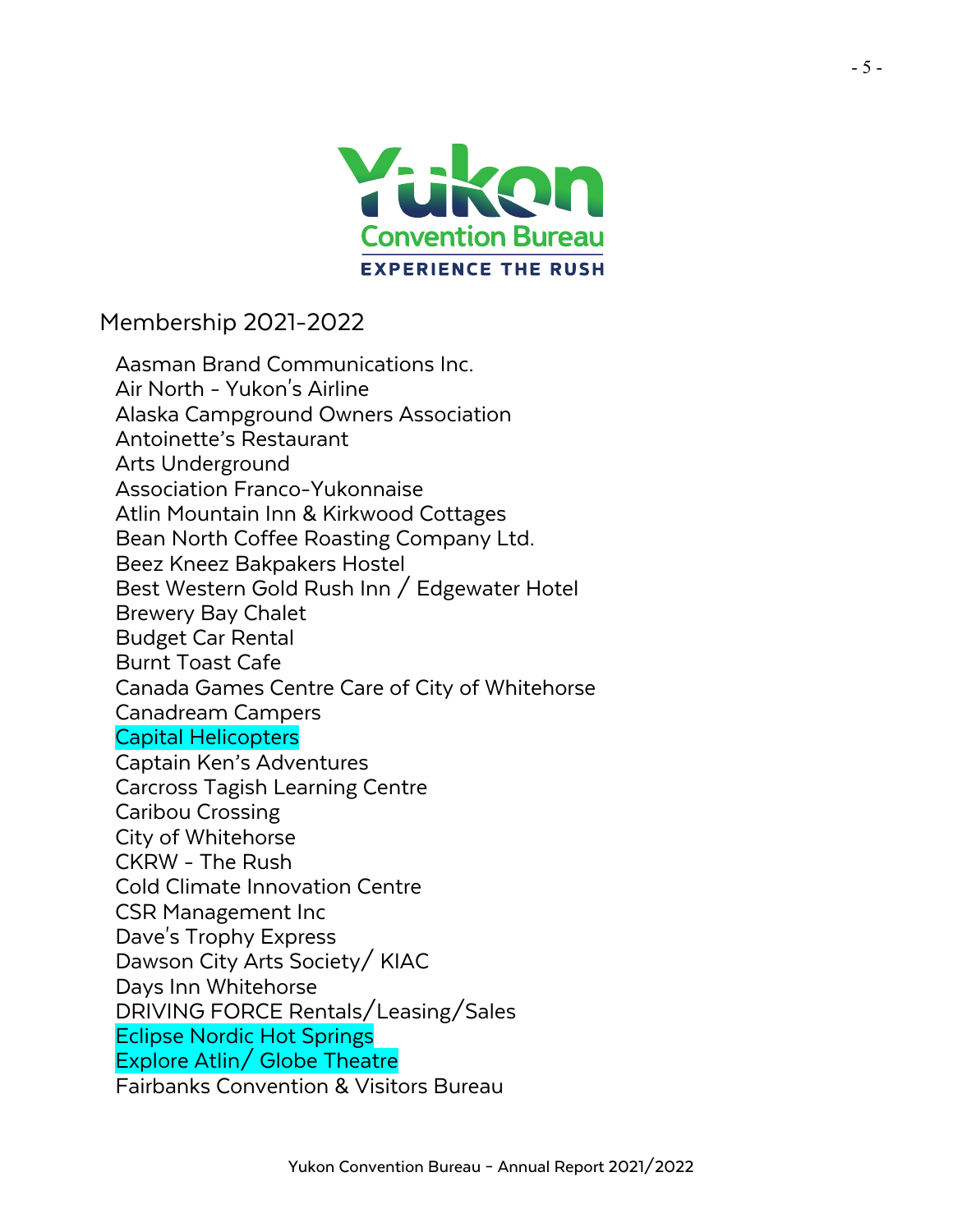## Firebean Coffee Roasters

Free Pour Jenny's Husky Bus Transportation & Tours Inc Klondike Kettle Corn Klondike Rib and Salmon Barbecue Klondike Travel - Associates for Flight Centre Klondike Visitors Association Kwanlin Dun Cultural Centre Lumel Studios Mac's Fireweed MacBride Museum Magnum Opus Management Mammoth Agency Marsh Lake Tents and Events Meadow Lakes Golf Course Men's World Midnight Sun Gallery & Gifts Mountain View Golf Course Mt. Sima Neighbourly North Northern Lights Resort & Spa NorthwesTel Old Log Church OMNI Productions Outcrop Yukon Ltd. Paradise Alley Polarity Brewing PR Services Quality Inn & Suites Whitehorse Raven Inn Ruby Range Adventures Skky Hotel Sky High Valley Ranches Ltd Smoke and Sow Inc Southern Lakes Resort Sport Yukon Sportees Active Wear Standard Bus Contracting Ltd. Sternwheeler Hotel & Conference Centre Taku Sports Group Terra Firma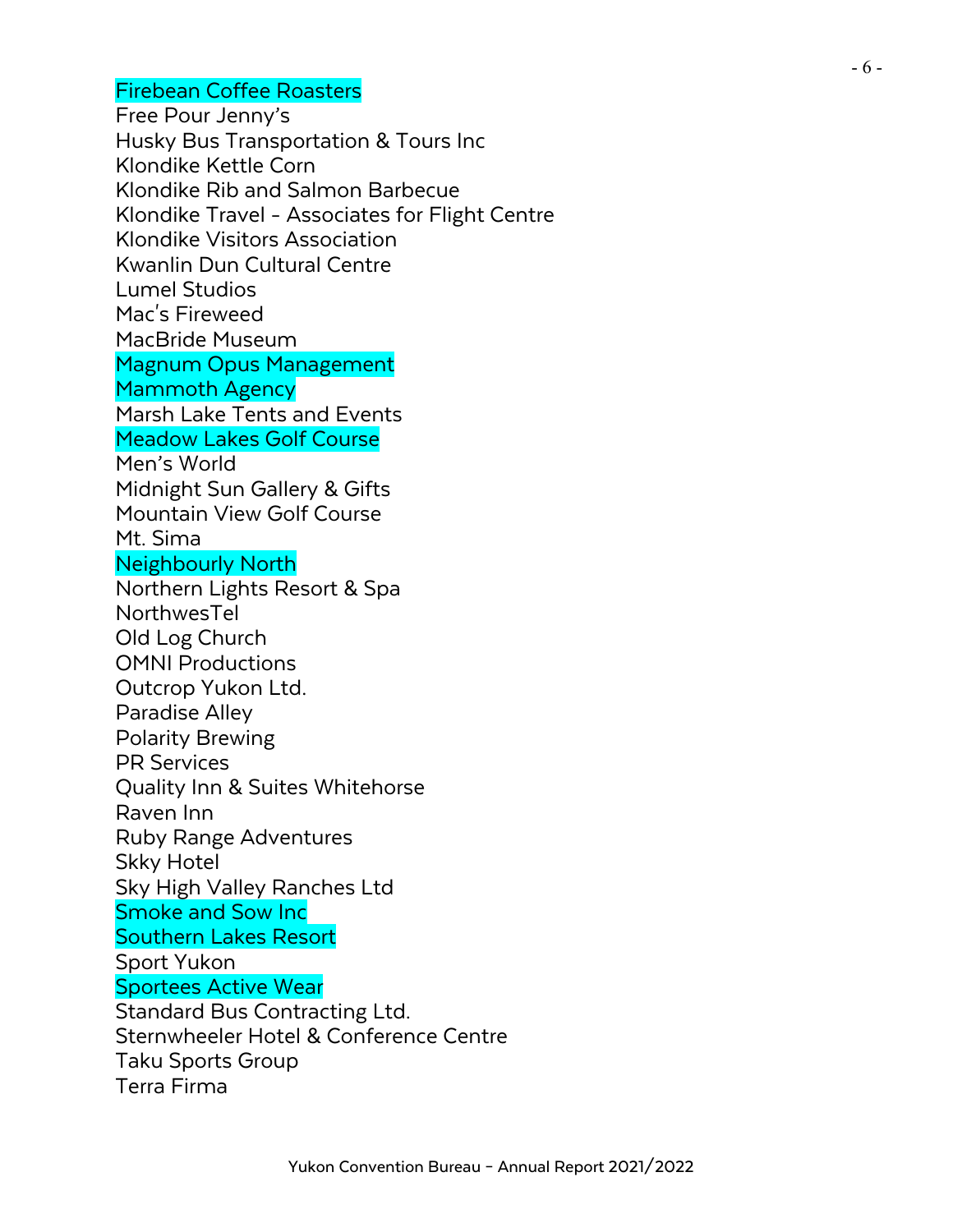Teslin Tlingit Heritage Centre The Downtown Hotel - Dawson City The Twisted Gourmet The Wayfarer Oyster House TIA Yukon Tintina Air Up North Adventures UpStream Events Village of Haines Junction Village of Mayo Wandering Bison Catering Well Bread Culinary Centre Westmark Dawson Hotel What's Up Yukon White Pass and Yukon Route Whitehorse Chamber of Commerce Who What Where Tours Wilderness Tourism Association of Yukon Winterlong Brewing Co. Wood Street Ramen Woodcutters Blanket YTG - Tourism & Culture Yukon Arts Centre Yukon Beringia Interpretive Centre Yukon Brewing Company Yukon Chamber of Commerce Yukon First Nation Tourism Association Yukon First Nation Chamber of Commerce Yukon Lake Cabin Yukon Home and Tour Yukon Quest International Sled Dog Race Yukon Rendezvous Society Yukon Transportation Museum Yukon University Yukon Wildlife Preserve Yukonstruct / Northlight Innovation Hub

9 Exchange Memberships with other industry organizations Total of 107 members (New members)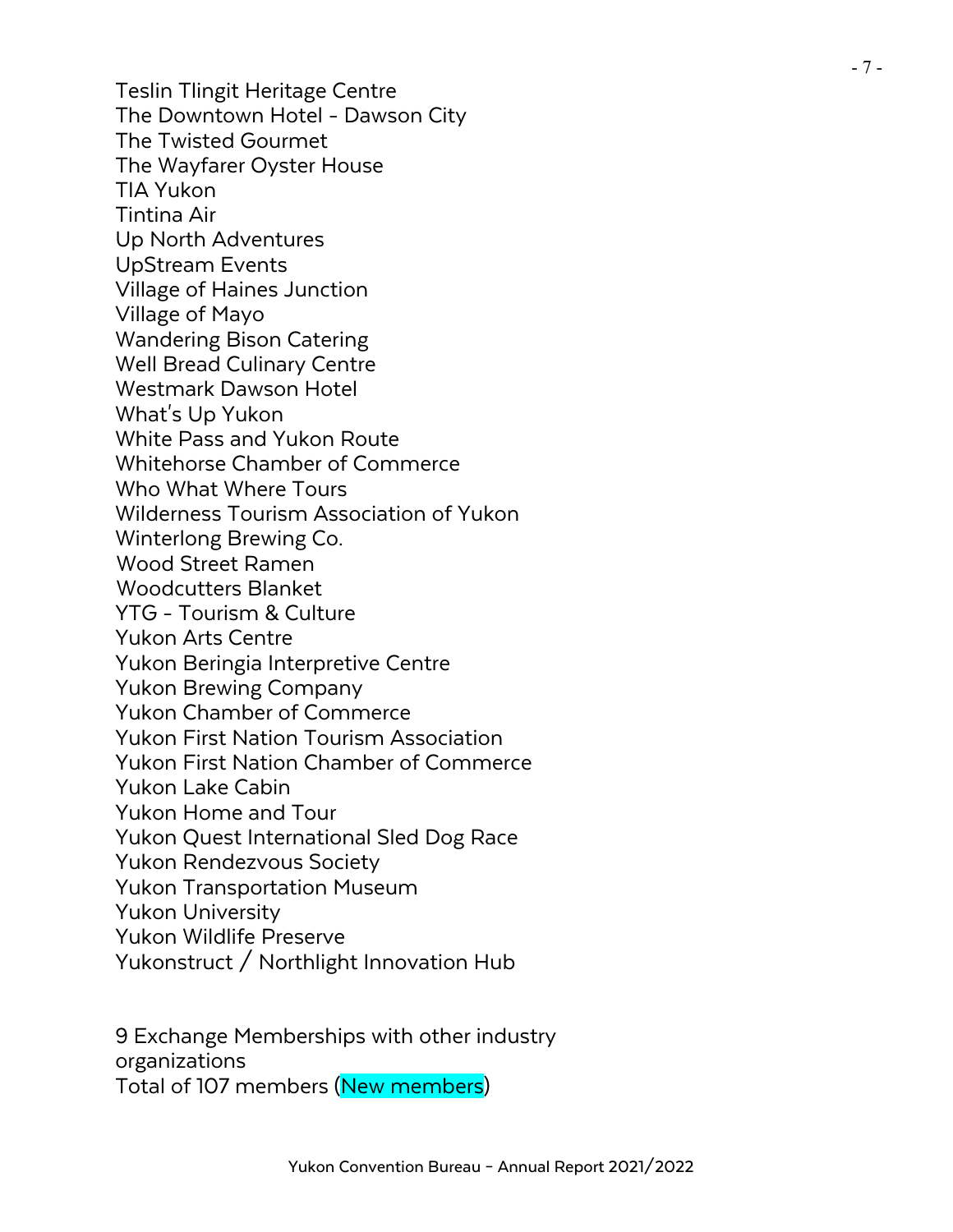

# Trade Shows & Sales Missions, Events Attended by Yukon Convention Bureau April 2021 – March 31, 2022

| <b>MARKETPLACE</b>         | <b>DATE</b>        | <b>CITY</b>                | TYPE*                   |
|----------------------------|--------------------|----------------------------|-------------------------|
| The EVENT - MPI            | <b>April 13-15</b> | Virtual                    | Association/<br>Corp    |
| <b>GO West Series</b>      | April 7 & 28th     | Virtual                    |                         |
| PCMA #1, #2, #3            |                    | Virtual                    | Association<br>Corp/Gov |
| MPI - Luncheon / Event     | July $7/8$         | Vancouver,<br>BC           | Association<br>Corp/Gov |
| <b>IPAC</b>                | Aug $23/24$        | Virtual/In<br>person combo | Association/<br>Gov     |
| $MPI - BC$                 | Sept 23 & 24       | Vancouver,<br>BC           | Association<br>Corp/Gov |
| Can. Meeting & Events Expo | Oct 18-21,<br>2021 | Toronto, ON                | Association<br>Corp/Gov |
| MPI - Luncheon / Event     | Dec 14, 2021       | Edmonton,<br>AВ            | Association<br>Corp/Gov |



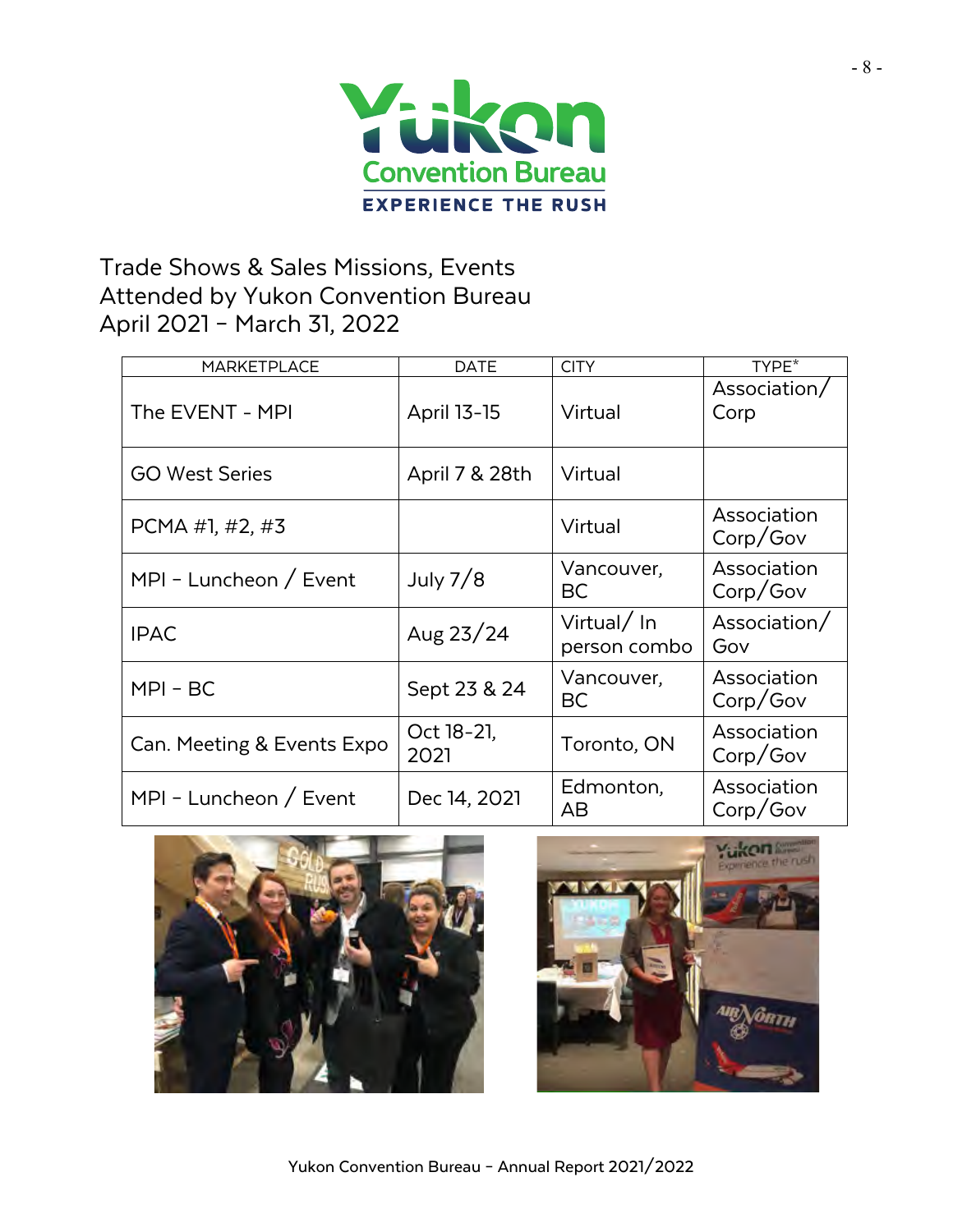

# FAM Tours/Site Visits April 2021 – March 31, 2022

| <b>TOUR</b>                             | <b>DATE</b>          | <b>CITY</b>    | # OF GUESTS    |
|-----------------------------------------|----------------------|----------------|----------------|
| <b>Red Carpet</b><br>Tour               | July 15              | Whitehorse, YT | $\overline{2}$ |
| Private FAM                             | August 26 & 27, 2021 | Whitehorse, YT | 2              |
| Corporate<br>Association/<br><b>FAM</b> | Sept 14-17, 2021     | Whitehorse, YT | 4              |
| <b>RCT</b>                              | Nov 25, 2021         | Whitehorse, YT | 8              |
| <b>Winter FAM</b>                       | March 8-11, 2022     | Whitehorse, YT | 4              |





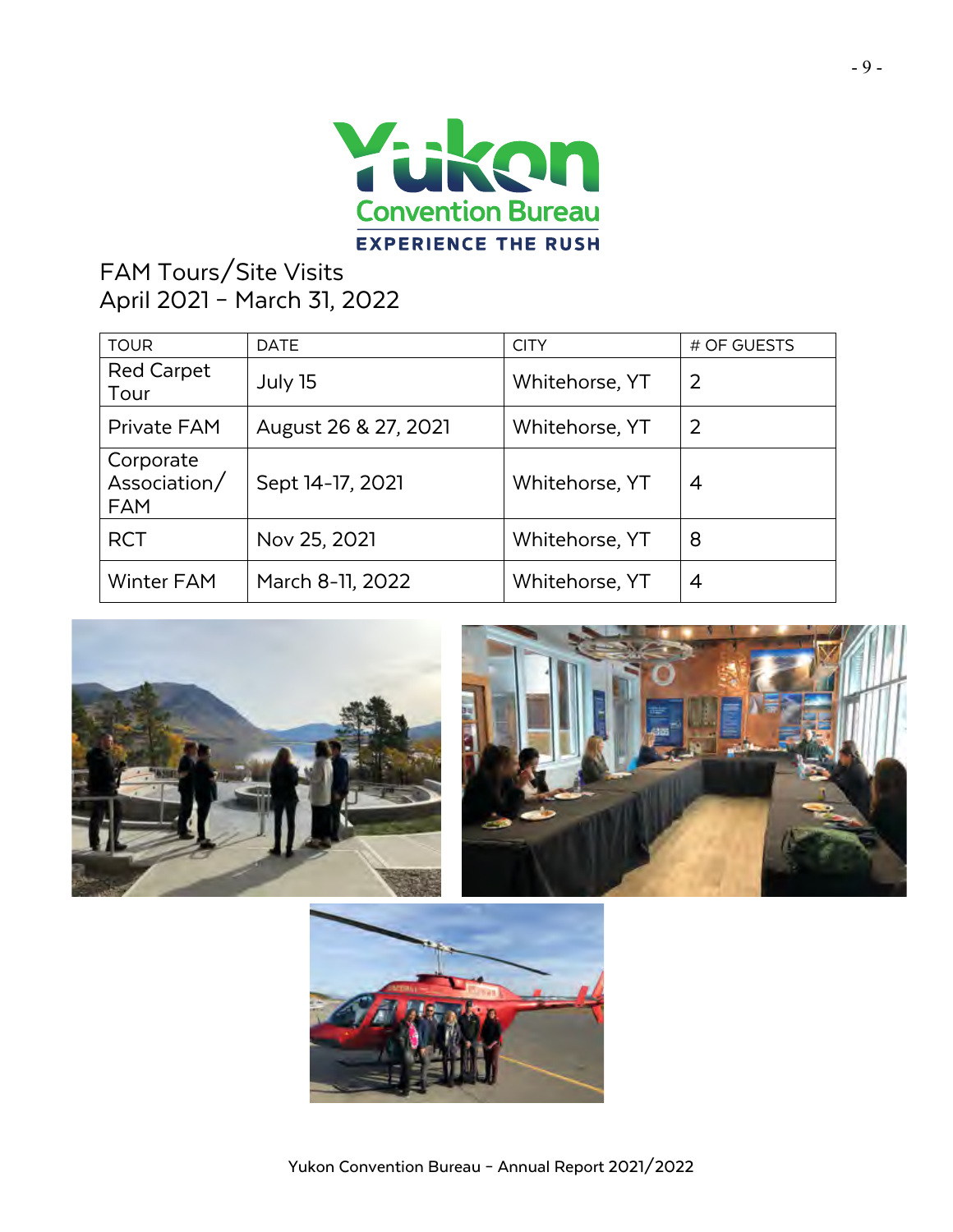

# YCB Bid Status

|                                      |                                                                 |                        | <b>BID STATUS - WON</b>     |                                 |                                                                                         |
|--------------------------------------|-----------------------------------------------------------------|------------------------|-----------------------------|---------------------------------|-----------------------------------------------------------------------------------------|
| <b>Date of Event</b>                 | <b>Name of Event</b>                                            | <b>Rid Initiated</b>   | <b>Bid Won</b>              | <b>Notes &amp; Delegate #'s</b> | Contact                                                                                 |
| Sept 30-Oct 1, 2022                  | Canadian Dental Hygenists Association -<br>Leadership Summit    | 08-Dec-17              | 05-Jun-18                   | 100, Coast High Country Inn     | YCB BID - CVENT from a March 2017 FAM guest                                             |
| June 15 - 18, 2021                   | Prof. Planners Inst. BC Annual Conference                       | 04-Dec-18              | 25-Feb-19                   | 120 delegates                   | YCB Bid - 2021 WILL BE HYBRID WITH YUKON CHAPTER                                        |
| June 4-9, 2023                       | Glass Art Association of Canada                                 | 20-Dec-19              | 23-Sep-19                   | 200 delegates                   | YCB BID - Partnership with local representative (Luanne-<br>Baker-Johnson)              |
| August 12-17 2025                    | Thermal Insulation Association of Canada                        | D7-Jul-15              | $01-10n-18$                 | Coast High Country Inn, 100     | YCB BID - Tete a Tete 2015 - NEW DATES 2025                                             |
| June 17-30, 2024<br>June 26-30, 2022 | Int. Permafrost Conference<br>Arctic Arts Summit - Whitehorse   | 01-5ep-19<br>02-Jan-20 | G7-Jul-20<br>26-Apr-21      | 500 delegates<br>250 delegates  | YCB BID - working with Yukon College<br>YCB Bid with YG T&C                             |
| May 3-5, 2022                        | Wild Sheep Foundation                                           | 30-Aug-21              | 09-Sep-21                   | 120 delegates                   | YCB Bid                                                                                 |
| October 17-22, 2022                  | Federation Nationale des Conseils Scolaires<br>Francophones     | 18-Feb-20              | 14-Sep-21                   | 200 delegates                   | <b>YCB Bid</b>                                                                          |
| August 28-September 1                | Canadian Council of Ministers of the<br><b>Environment</b>      | 04-Feb-22              |                             | 50 delegates                    | YCB BID on accommodations - venue was booked<br>previously by client                    |
|                                      |                                                                 |                        |                             |                                 | Total NON-YCB bids: 0                                                                   |
|                                      |                                                                 |                        |                             |                                 | Total Upcoming YCB Bids Won: 9                                                          |
|                                      |                                                                 |                        |                             |                                 | New YCB WON Bids: 2                                                                     |
|                                      |                                                                 |                        | <b>BID STATUS - PENDING</b> |                                 |                                                                                         |
| <b>Date of Event</b>                 | <b>Name of Event</b>                                            | itid initiated         |                             |                                 |                                                                                         |
| June 13-17 or 20-24, 2023            | Canadian Wildlife Federation                                    | 02-Nov-21              |                             | 100 delegates                   | <b>YCB Bid</b>                                                                          |
| Winter 2027                          | Canada Winter Games                                             |                        |                             |                                 | Not a YCB generated bid, local reps - just assisting with<br>accommodations/venues etc. |
| May 28-June 2, 2023                  | Jazz Pharmaceuticals                                            | 16-Feb-22              |                             | 60 delegates                    | <b>YCB Bid</b>                                                                          |
| Nov 5-9, 2022                        | canadian open data society.                                     | 28-Feb-22              |                             | 100 delegates                   | YCB BID - hybrid event (100 in person - 500 virtual)                                    |
| May 28-June 1, 2023                  | Canadian Association of Student Financial Aid<br>Administrators | 11-Apr-22              | 150 delegates               |                                 | <b>YCB BID - Yukon Liniversity hosting</b>                                              |
| Aug 23-30, 2022                      | Can. Gov - Can. hentage PM's youth coucil                       | 10-May-22              |                             | 25 delegates.                   | YCB BID-                                                                                |
| <b>May of 2023</b>                   | <b>Equal future network conference</b>                          | 10-Feb-22              |                             | 250 delegates                   | <b>YCB BID - need new May 2023 dates</b>                                                |
| August 28-June 1                     | <b>Bridging Ages International Conference</b>                   | 01-May-22              |                             | 60 delegates                    | YCB - split between Whitehorse and Dawson City                                          |
| July 10-14 or 17-21, 2023            | Nat. Golf Course Owners Associal Can-                           | 14-Apr-22              |                             | 35 delegates.                   | <b>YCB Bid</b>                                                                          |
|                                      |                                                                 |                        |                             |                                 | <b>Total Pending YCB Bids: 8</b>                                                        |
|                                      |                                                                 |                        |                             |                                 |                                                                                         |

New Ride: 5

| <b>BID STATUS - POSTPONED/Need to Rebid/PENDING in HR</b> |                                                                   |                      |            |                                      |                                                                                                                  |  |
|-----------------------------------------------------------|-------------------------------------------------------------------|----------------------|------------|--------------------------------------|------------------------------------------------------------------------------------------------------------------|--|
| <b>Date of Event</b>                                      | <b>Name of Event</b>                                              | <b>Bid Intitated</b> | Reminder   | <b>Uni Dekentes</b>                  | <b>Notes</b>                                                                                                     |  |
| July 12 - 15, 2020                                        | <b>Cdn Election Officials Conference</b>                          | 04-Sep-18            | ves.       | 40 delegates, Coast High Country Inn | YCB BID - Contacted by Elections Yukon - POSTPONED<br>2022 (2021 Quebec City)                                    |  |
| June 14-16, 2020                                          | Canadian Partnership Against Cancer Board Mtg 08-Jan-20           |                      | <b>yes</b> | 30 delegates                         | YCB Bid w/ CVENT - POSTPONED TBA                                                                                 |  |
| June 15-18, 2020                                          | Can. Urban Transit Assoc. Climate Change Conf.                    | 30-Aug-19            | ves        | 65 delegates                         | YCB BID - met at CMEE 2019- POSTPONED TBA                                                                        |  |
|                                                           | May 24-28, 2022*NEW DATE! Mapping This Northern Land - Conference | 27-Mar-18            | ves.       | 100 delegates                        | Partnership with local representative (Matt Wilkie) - New<br>Dates TBA (C19)-2022 CXL-set reminder for new dates |  |
| June or Sept 2021 -<br>POSTPONED to c19                   | Real Property Institute of Canada                                 | 21-Aug-19            | <b>yes</b> | 200 delegates                        | YCB bid with Robin Baldwin (C19 - no new dates -<br>reminder in Calendar but not happening in 2022).             |  |
| May/June or Sept/Oct 2023                                 | Canadian Association of Occupational<br>Therapists                | 03-Feb-20            | ves.       | 300 Delegates                        | YCB Bid - Tete a Tete 2020 - Oll. Bid due to C19-<br>POSTPONED to 2025/TBA - Set reminder for new dates          |  |
| July 25 - 28, 2020                                        | Energy Mines Ministers Conference                                 | $15$ -Jan- $19$      | ves.       | 200 delegates                        | YCB Bid - Contacted directly by local rep - POSTPONED<br>2022                                                    |  |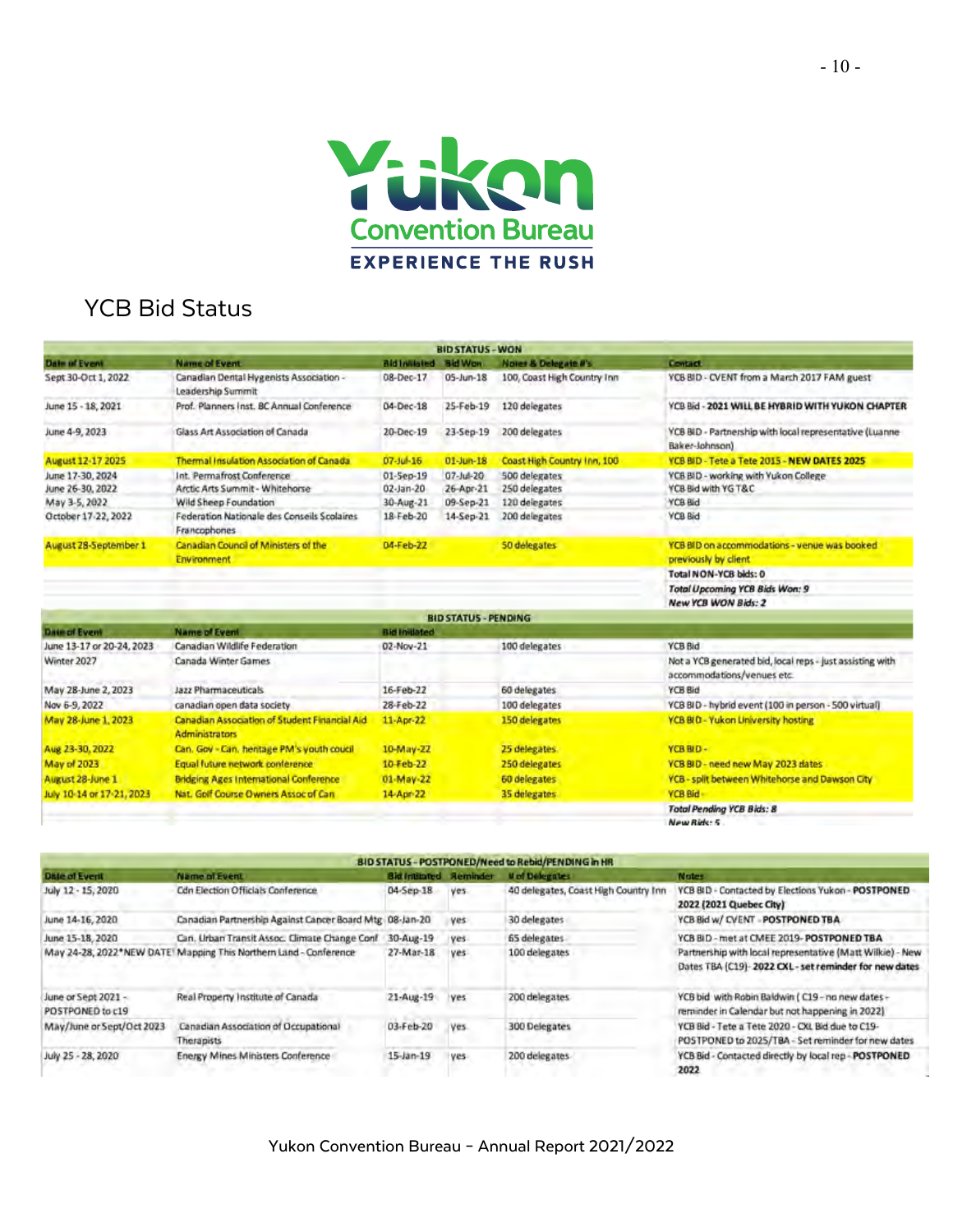|                          |                                                                                                                     |                               |                                  |                         | <b>EMEL</b>                                                                                                           |
|--------------------------|---------------------------------------------------------------------------------------------------------------------|-------------------------------|----------------------------------|-------------------------|-----------------------------------------------------------------------------------------------------------------------|
|                          |                                                                                                                     |                               | <b>BID STATUS - CURRENT LOST</b> |                         |                                                                                                                       |
| Data of Event            | <b>Name of Brent</b>                                                                                                | <b>Eld Intitated Bid Lost</b> |                                  | # of Delegates          | <b>Humon for Loss</b>                                                                                                 |
| February 13 - 17, 2020   | Great Little Box Company - Incentive                                                                                | 13-Mar-19                     |                                  | 24-May-19 250 delegates | Called VCB directly - chose LA, USA instead of Yukon - will<br>follow up for 2021 as client still interested          |
| Janáry 8-12, 2020        | Flight Centre Travel Group Corp Conf                                                                                | D2-Aug-19                     | $26-Sep-19$                      | 350 delegates           | CVENT-Sasha Maslow - limited access for transporting all<br>delegates on nant time lines.                             |
| September of 2021        | institute of Life Sciences Caliaboration                                                                            | 3-Mar-18                      | 08-Oct-19                        |                         | Not enough local resources to put together a committee                                                                |
| August 18 - 21, 2020     | Canadian Real Estate Association                                                                                    | 18-Apr-19                     | 05-Nov-19                        | 25 delegates            | staying in Ontario - will follow up for 2021                                                                          |
| May/June 2022 or 2023    | Canadian Culinary Federation Conference                                                                             | 26-Feb-19                     | 03-Jan-20                        | 250 delegates           | Destination Direct Hosted Buyers 2019 (Ottawa) - YCB Bid                                                              |
|                          |                                                                                                                     |                               |                                  |                         | LOST due to no local branch of Canadian Culinary<br>Federation                                                        |
| Sept 9-14 or 16-21, 2020 | IIROC - FOAS - Annual Conference                                                                                    | 04-Nov-19                     | 23-Jan-20                        | 150 delegates           | contacted YCB directly -YCB Bid - Lost to Victoria, BC due<br>to room availability                                    |
| March 26-29, 2020        | First Nation Housing Professional Association                                                                       | 10-Jan-20                     | 19 Feb-20                        | 12 delegates            | YCB Bid - WON THEN CXL COVID19                                                                                        |
| July 20-24, 2020         | Hunter Education                                                                                                    | 11-Dec-19                     | 01 May-20                        | 30 delegates            | YCB BID with Jim Weish as local host - PENDING THEN<br>CXL COVID19                                                    |
| August 10-15, 2020       | Webster Memorial Trophy                                                                                             | 04-Oct-18                     | 28-Nov-19                        | 100 delegates           | YCB Bid <vent- -="" at="" dates="" new="" staying="" westmark="" won<br="">THEN CXL COVID19 - possible rebook</vent-> |
| May 2-4, 2021            | Assoc. of School Business Officials of Alberta                                                                      | 23-Jan-20                     | 25-Jun-20                        | 70 delegates            | YCB Bid (CVENT/repeat planner) - CXL COVID stay in AB                                                                 |
| June 1-7, 2020           | National Campus & Community Radio                                                                                   | 24-Mar-18                     | 29-Sep-20                        | 200 delegates           | YCB BID -Partnership with Rob Hopkins - POSTPONED to                                                                  |
|                          | Association                                                                                                         |                               |                                  |                         | 2022 - DUE to largerFinancial Commitment-Yukon<br>cannot support Bid                                                  |
| May 19-22, 2021          | Financial Institution                                                                                               | 20-Jan-20                     | 11-Dec-20                        | 48 delegates            | YCB Bid - only wanted KDCC/Raven inn - CXL COVID - all<br>travel banned by company in 2021                            |
| June 3-6 or 10-13, 2021  | Northern Carpenters and Allied Workers Local                                                                        | 01-Sep-20                     | 18-Dec-20                        | 75 delegates            | YCB Bid - planner reached out prior to hotels/possible no.                                                            |
|                          | 2499 Society                                                                                                        |                               |                                  |                         | BID - LOST DUE TO COVID TRAVEL CONCERNS - POSSIBLE<br>2022                                                            |
| June - July 2021         | Canadian Incentive Travel                                                                                           | 16-Nov-20                     | 03-May-21                        | 60 delegates            | YCB SID - National group                                                                                              |
| September of 2021        | Fed: Law Society of Canada, Nat. Program                                                                            | 13-May-19                     | $17$ -May-21                     | 60 delegates            | YCB BID - Contacted YCB directly/lacal rep - CXL C19 -<br>possible rebook in future                                   |
| June 15-17, 2023         | Mason Grand Lodge                                                                                                   | 24-Apr-20                     | $18 - Jun - 21$                  | 200 delegates           | YCB Bid - working with Colin Graham (local)- Lost to<br>Nanaimo-want to stay close to home - potential for 2026       |
| July 12-16, 2023         | CanSPEP                                                                                                             | 31-May 21                     | $27 -  u  - 21$                  | 100 delegates           | YCB Bid - YCB Host - staying closer to home for budget and<br>attendance - had 9 bilds                                |
|                          | October 12-14 of 18-20, 2021 Fountain Tire Marketing Agency Summit                                                  | 08-Jun-21                     | 30-Aug-21                        | 17 delegates            | YCB Bid - met client at The EVENT in April 2021 - LOST as<br>program not moving forward- not going virtual            |
| June 9-12, 2022          | Genstone Incentive Group                                                                                            | 08-Mar-21                     | D7-Sep-21                        | 50 delegates            | YCB Bid - from Gemstone Events Gemstone did not win<br>the bid (no Yukon specific reason)                             |
| June 11-15, 2022         | Canadian College of Medical Geneticists (CCMG) 11-Jan-19<br>& Canadian Association of Genetic Counsellors<br>(CAGC) |                               | 07-Sep-21                        | 200 delegates           | YCB Bid - two organizations having separate 2022 event -<br>looking at joint event in 2025                            |
| September/October 2022   | Canadian Chamber of Commerce - AGM                                                                                  | $01 - lum - 17$               | $01-Oc1-9$                       | 350 Delegates           | YCB BID - Partnership with local Chamber-NEW DATES<br>2022                                                            |
| february 10-11, 2022     | Arbonne Roadshow                                                                                                    | 14-Oct-21                     | 09 Dec                           | 104 delegates           | YCB Bid                                                                                                               |
| May 29-June 2, 2022      | Vetoquinol ARC                                                                                                      | 28-Sep-21                     | 13-Jan-22                        | 115 delegates           | YCB Bid via CVENT - C19 travel restrictions                                                                           |
| June 15-19, 2020 or 2021 | <b>IERD Justice</b>                                                                                                 | $22 - Jan - 20$               | C19                              | 70 delegates            | VCB Bid - Repeat planner - no new dates                                                                               |
| May 1 - 8, 2021          | Association of Canada Lands Surveyors                                                                               | $06 - Dec - 17$               | C19                              | 200                     | Not a VCB generated bid, local reps                                                                                   |
| june 25-26, 2022         | Arctic Arts Summit - Dawson City                                                                                    | 02-Jan-20                     | 18-Jan-22                        | 100 delegates           | YCB BID - pending availability in DC.                                                                                 |
| March/April 2022         | WS Audiology                                                                                                        | $16$ -Dec-21                  | $21 - \frac{1}{2}$               | 55 delegates            | YCB BID - client prefered kelowna - no fault of Yukon                                                                 |
| June 20-24, 2022         | Syngenta                                                                                                            | 12-Nov-21                     | 24-Jan-22                        | 15 delegates            | YCB Bid - did not have rooms in Whitehorse -chose<br>Kelowna instead                                                  |
| October 14-16, 2025      | <b>WISEE</b>                                                                                                        | 28-Aug-19                     | 09-May-22                        | 250 delegates           | VCB aid with BEC - did not choose rukan.                                                                              |
| October 13-15, 2022      | yukon historical museums assoc-                                                                                     | 01-Feb-22                     | 09-May 22                        | 50 delegates            | YCB Bld - local Yukons - decided to downsize events per<br><b>Management</b>                                          |
| Arry 4-8, 2023           | Canadian Association of School System<br>Administrators.                                                            | 16-lan-19                     |                                  | 16-Dec-19 120 delegates | YCB BID - WON - then lost due to no YCC/Coast<br>realacement.                                                         |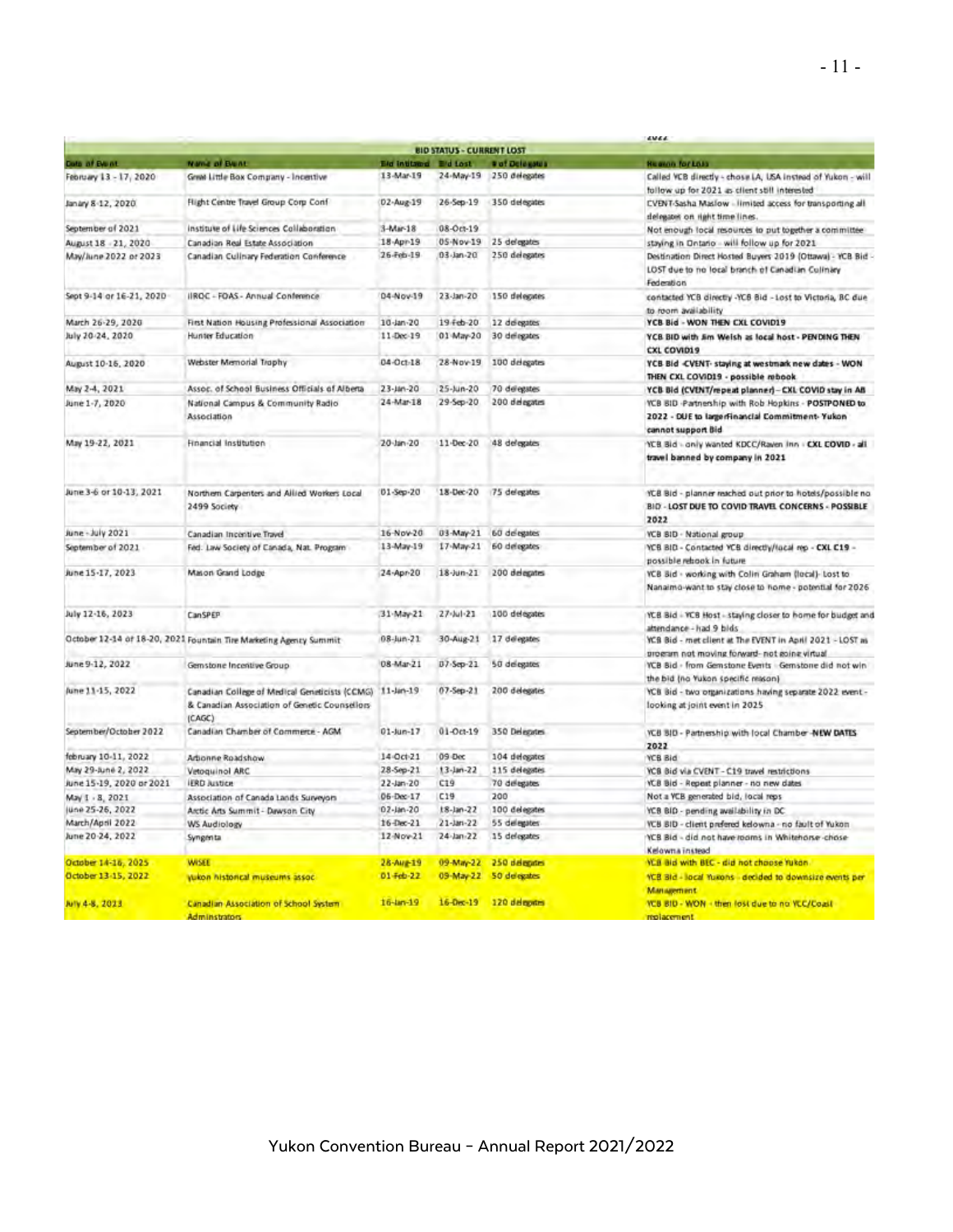

## Major Supporters

The YCB membership support provides a variety of financial and in-kind sponsorship for our annual marketing endeavours. These partnerships strengthen Yukon's brand, encouraging organizations to consider Yukon as a conference destination. Thank you to every company and organization below for their continued support.

### Private Sector / Not for profit:

Air North – Yukon's Airline: flight passes for sales & marketing purposes

Budget Rentals: use of vehicle for FAM tours, site inspections and local sales calls

CKRW – The Rush: Annual local marketing & Advertising at 50%

Driving Force: use of vehicle for FAM tours, site inspections and local sales calls

Sternwheeler Hotel and Conference Centre: complimentary rooms for FAM groups, use of meeting rooms for YCB meetings and events, complimentary catering for FAM group

Best Western Gold Rush Inn / Edgewater Hotel: complimentary rooms for FAM groups, use of meeting rooms for YCB meetings and events, complimentary catering for FAM group

Kwanlin Dün Cultural Centre: sponsorship of meeting rooms, Bravo awards & BAH

Lumel Glass Blowing Studios: 20% discount on personalized YCB gifting for sales calls & events

Klondike Travel: sponsorship & partnerships

Standard Bus Contracting Ltd.: 50% Discount for Red Carpet Tour

#### Government Sponsors:

Yukon Government, Department of Tourism & Culture: Core funding and assistance with Sales & Marketing activities

City of Whitehorse: Contribution to Core Funding

Also, thank you to those members who have generously provided us with door prizes and gifting for YCB events throughout the year.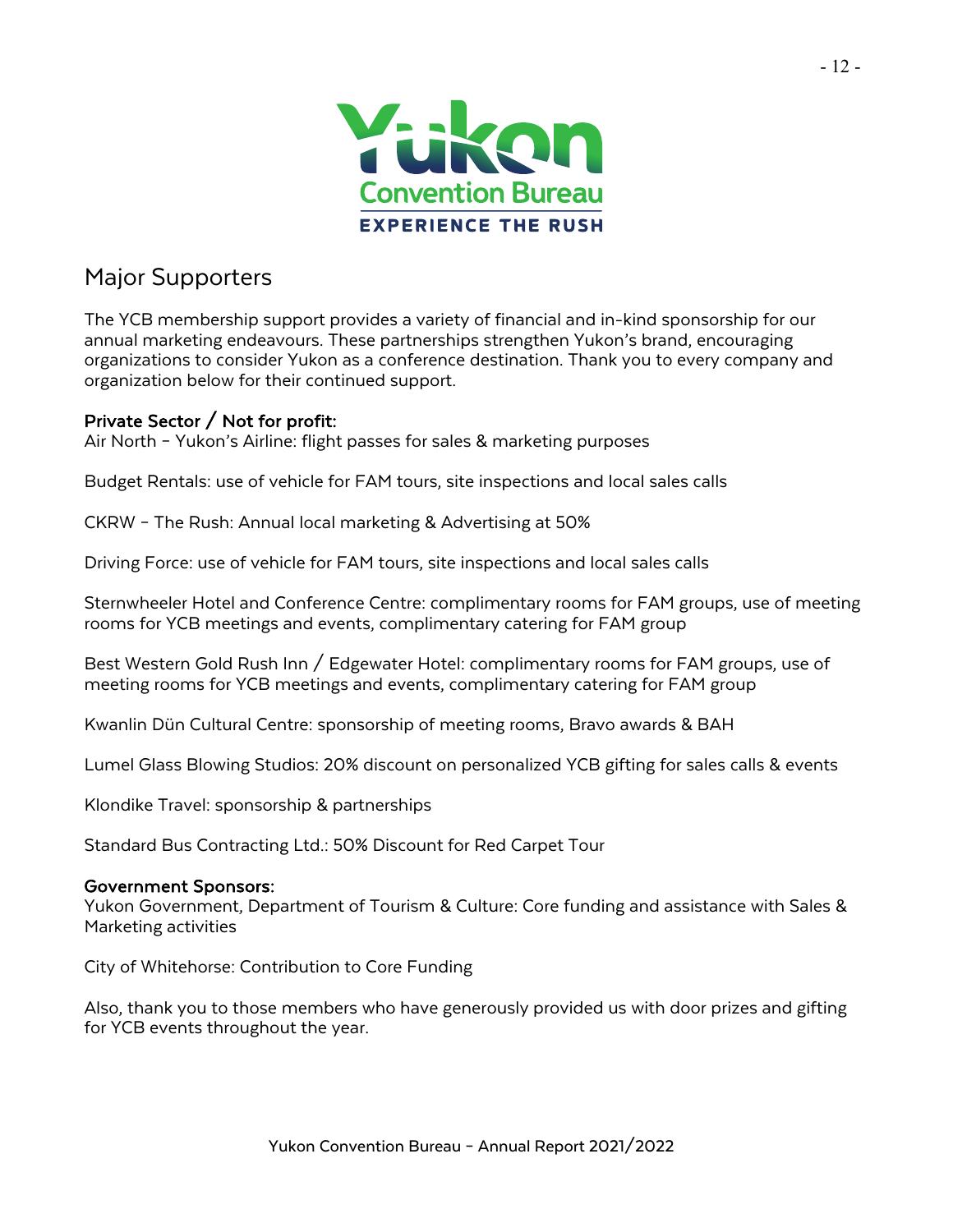

## Sport Tourism Marketing

Market Description:

Sport Tourism is defined as: any activity in which people are attracted to a particular location as a sport event participant, an event spectator, or to attend sport attractions or business meetings. YCB is no longer the lead agency for Sport Tourism but continues to support Sport Yukon's activities to position Yukon as a desirable sport event destination.

General Strategy for YCB within this sector:

These are areas in which the Yukon Convention Bureau will continue to participate in the sport travel sector.

- Providing information regarding air access
- Booking hotel room blocks
- Connecting organizers with local event suppliers
- Carrying out the usual assistance to planners of sports meetings (as opposed to sports events).

The Yukon Convention Bureau may consider additional future involvement in sport tourism providing its Board of Directors and YTG deem sport tourism should be re- implemented into the YCB mandate and the addition of funding adequate to cover the staffing and marketing costs.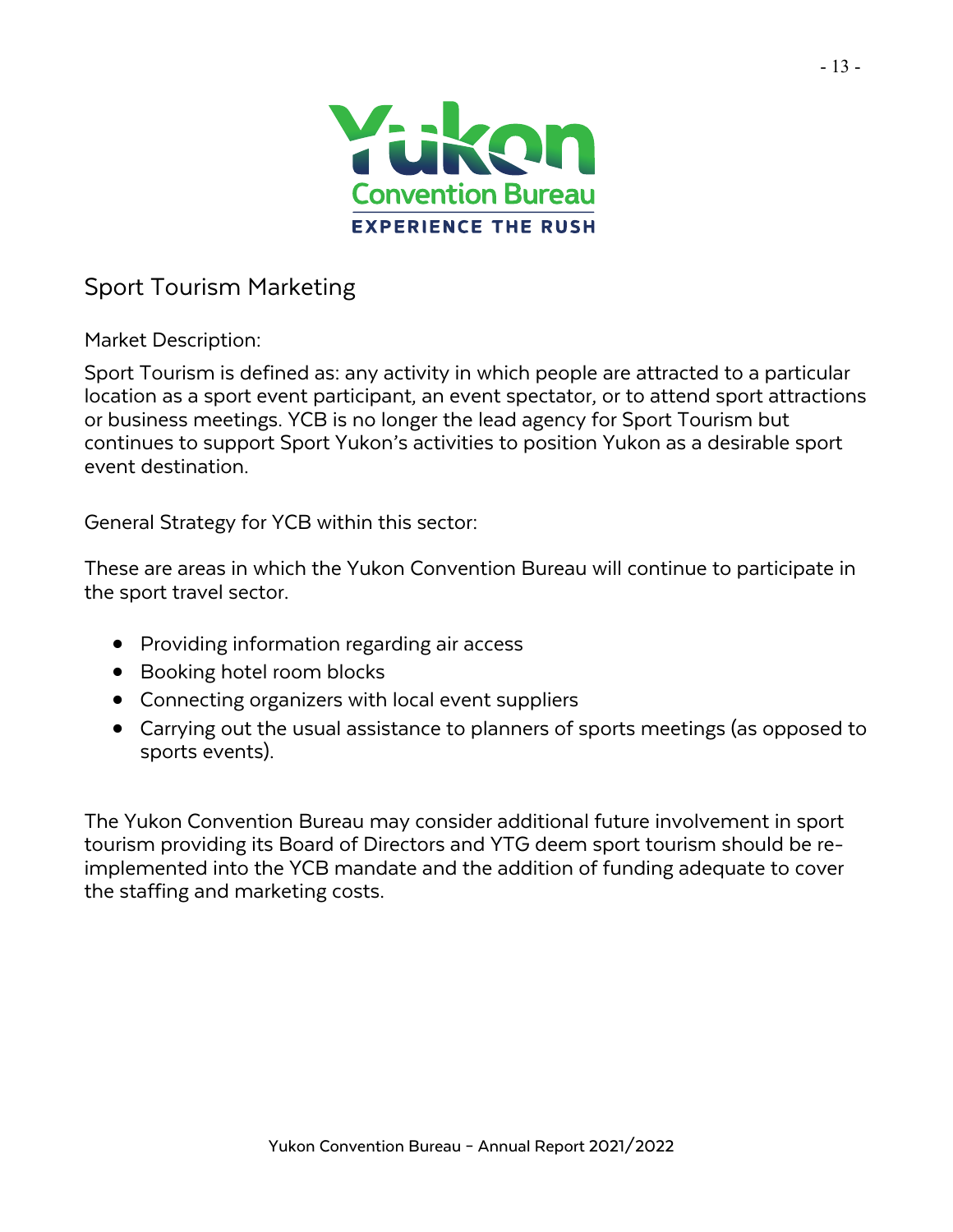

# **CONCLUSION**

The Yukon Convention Bureau is a member-driven, industry-led destination marketing organization (DMO), tasked with positioning the Yukon as a favorable destination for meetings and events in the following sectors: association, government and incentive travel.

With the continuing development of Yukon as a destination for MICE, 2019 saw a record high year.

The outside of a global pandemic, economic impact of MICE to and within the Yukon is significant:

|                      | $*2013$   | 2014      | 2015      | 2016      | 2017      | 2018      | 2019/20   |
|----------------------|-----------|-----------|-----------|-----------|-----------|-----------|-----------|
| Economic Impact      | 5,102,895 | 4,458,835 | 4,430,539 | 4,217,392 | 4,087,550 | 5,593,826 | 6,535,784 |
| of<br><b>Numbers</b> | 26        | 23        | 27        | 25        | 40        | 35        | 28        |
| Meetings             |           |           |           |           |           |           |           |
| Total<br>Delegate    | 4385      | 3931      | 3605      | 3360      | 3145      | 3340      | 2919      |
| Count                |           |           |           |           |           |           |           |
| Average $#$ of       | 168       | 170       | 133       | 134       | 79        | 95        | 104       |
| Delegates            |           |           |           |           |           |           |           |
| Average # of Nights  | 3.3       | 3.4       | 4.7       | 4.0       | 4.6       | 4.3       | 4.75      |
| Average Daily        | *352.64   | 333.61    | 261.50    | 313.79    | 282.54    | 389.49    | 471.38    |
| Spending             |           |           |           |           |           |           |           |

Year on Year Comparison:

2013 number are reflective of an updated Economic Impact Calculator for the 2013 figures.

2018 number are reflective of an updated Economic Impact Calculator for the last half of fiscal (8 of 35 total events).